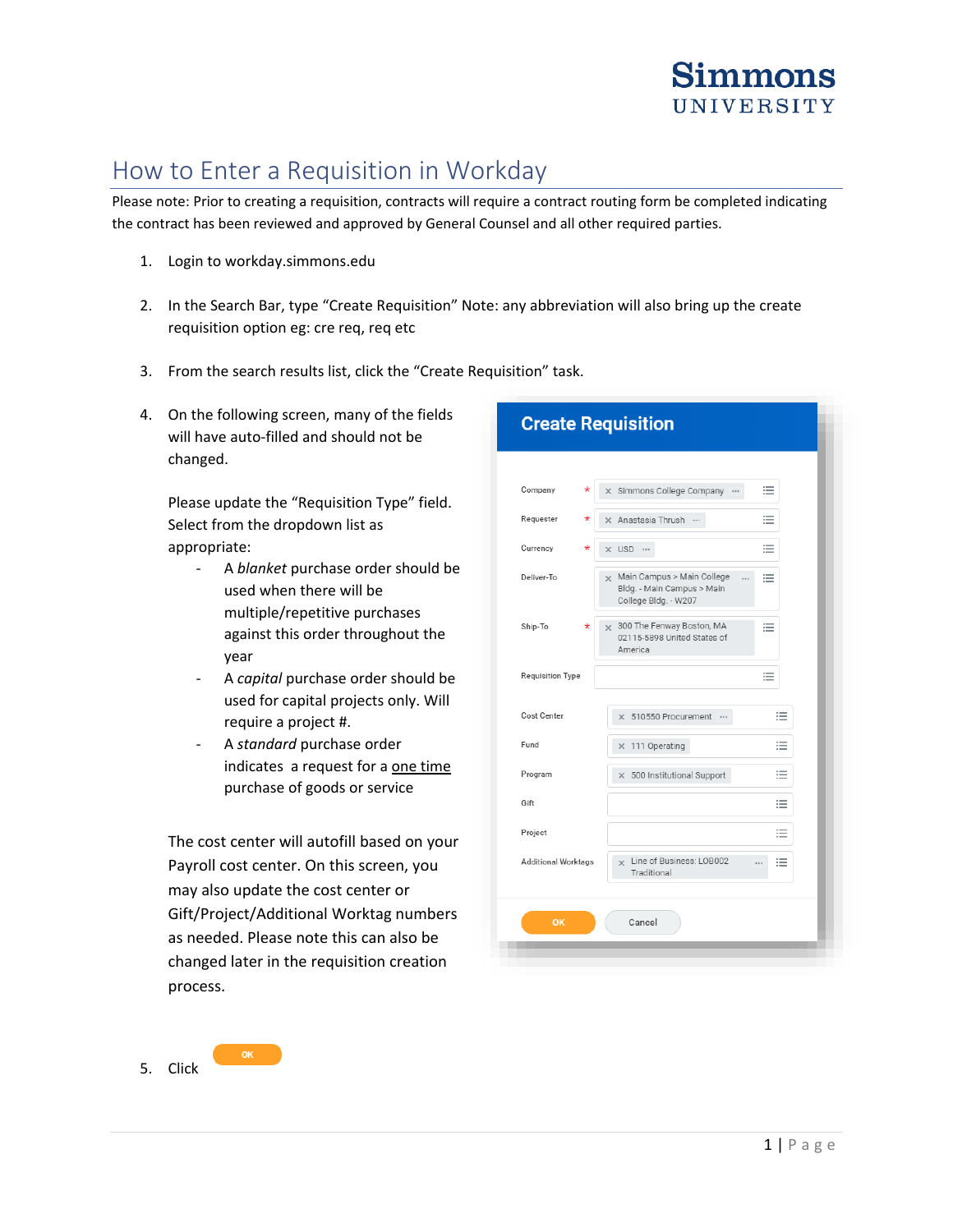6. From the "Select an Option" section on the next screen, click "Request Non-Catalog Items".

| <b>Create Requisition</b>                                                                                                                                                                        |                                           |                               |                        | 憳<br>×≣                                      |
|--------------------------------------------------------------------------------------------------------------------------------------------------------------------------------------------------|-------------------------------------------|-------------------------------|------------------------|----------------------------------------------|
|                                                                                                                                                                                                  | Company<br><b>Simmons College Company</b> | Requester<br>Anastasia Thrush | Currency<br><b>USD</b> | Requisition Type<br>Standard Purchase Orders |
| <b>Instructions</b><br>$\checkmark$                                                                                                                                                              |                                           |                               |                        |                                              |
| Use Request Non-Catalog Item for most orders. Simmons College does not maintain a catalog database.<br>Use Connect to Supplier Website for WB Mason, WW Grainger, Zones and Henry Schein orders. |                                           |                               |                        |                                              |
| Please click the following link for Simmons College's Purchasing Policy.<br>https://internal.simmons.edu/~/media/Simmons/About/Finance/Documents/Purchasing-Policy.ashx?la=en                    |                                           |                               |                        |                                              |
|                                                                                                                                                                                                  |                                           |                               |                        |                                              |
| <b>Select an Option</b><br>×                                                                                                                                                                     |                                           |                               |                        |                                              |
| <b>Request Non-Catalog Items</b>                                                                                                                                                                 |                                           |                               |                        |                                              |
| Add a good or service that is not in the catalog                                                                                                                                                 |                                           |                               |                        |                                              |
| <b>Connect to Supplier Website</b>                                                                                                                                                               |                                           |                               |                        |                                              |
| Request goods and services from Supplier Websites                                                                                                                                                |                                           |                               |                        |                                              |
| Add from Templates and Requisitions                                                                                                                                                              |                                           |                               |                        |                                              |
| Select from Requisition templates and past Requisitions                                                                                                                                          |                                           |                               |                        |                                              |
| Select from My Procurement Favorites                                                                                                                                                             |                                           |                               |                        |                                              |
| Select from my Favorite items                                                                                                                                                                    |                                           |                               |                        |                                              |
|                                                                                                                                                                                                  |                                           |                               |                        |                                              |
|                                                                                                                                                                                                  |                                           |                               |                        |                                              |

7. At the top of the next screen, you will be asked to select a "Non-Catalog Request Type". Completing theses fields will vary based on what is needed. Pages 3 and 4 will explain how to decide between a Goods or Service request and how to complete the related screens.

| <b>Request Non-Catalog Items</b><br>(Actions)                                       |                                    |                               | 頁                                            |
|-------------------------------------------------------------------------------------|------------------------------------|-------------------------------|----------------------------------------------|
| $:=$<br>Requisition Currency *<br>$\times$ USD $\cdots$<br>$\overline{\phantom{a}}$ | Company<br>Simmons College Company | Requester<br>Anastasia Thrush | Requisition Type<br>Standard Purchase Orders |
| <b>Non-Catalog Request Type</b>                                                     |                                    |                               |                                              |
| Request Goods<br>Ο<br>Request Service                                               |                                    |                               |                                              |
|                                                                                     |                                    |                               |                                              |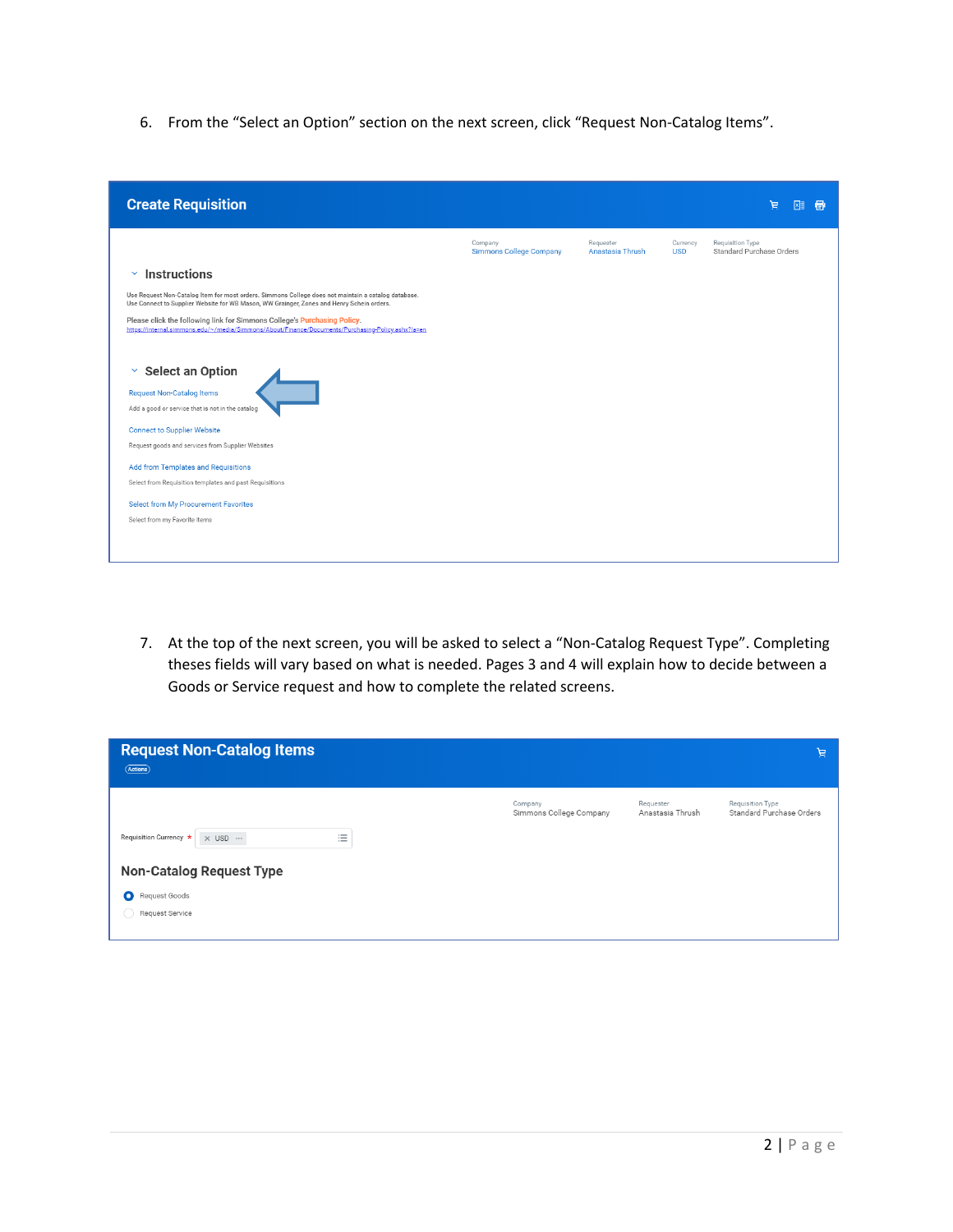Request Service – task oriented; services provided based on dollar amounts rather than quantity

*Note: Majority of requests may be entered as a service without issue* \*\*Blanket POs should always be entered as a service\*\*

|                                | <b>Non-Catalog Request Type</b> |
|--------------------------------|---------------------------------|
| Request Goods                  |                                 |
| Request Service<br>о           |                                 |
| <b>Service Request Details</b> |                                 |
| Description<br>$\star$         | h                               |
| Spend Category<br>$\star$      | 這                               |
| Supplier                       | 三                               |
| <b>Supplier Contract</b>       | (empty)                         |
| <b>Start Date</b>              | MM/DD/YYYY 同                    |
| End Date                       | MM/DD/YYYY 户                    |
| <b>Extended Amount</b>         | 0.00                            |
| Memo                           |                                 |
|                                | h                               |
| <b>Add to Cart</b>             | Continue Shopping v<br>Cancel   |

**Item Description**: Enter a description of the item being purchased. *This information will print on the purchase order to be sent to the supplier*, so include information the supplier will recognize, such as part numbers, proposal and quote numbers etc.

**Spend Category**: Enter the spend category. You can enter the number, the name of the category, or use the dropdown lists provided to select the appropriate category.

**Supplier**: Enter the supplier name here.

**Supplier Contract**: This field is not used.

**Start Date/End Date**: *This information will print on the PO* - If this particular service will begin and end on specific dates. You can enter the start and end dates here. It is not required and does not create any limitations as to when service can be provided or when invoices can be processed. It is just for reference.

**Extended Amount**: Enter the total cost of the service here.

**Memo**: This is not a required field. This is an internal memo that does not print on the PO – include any information that would be helpful to approvers to know about this line item being purchased. Ex: Item will replace outdated supply.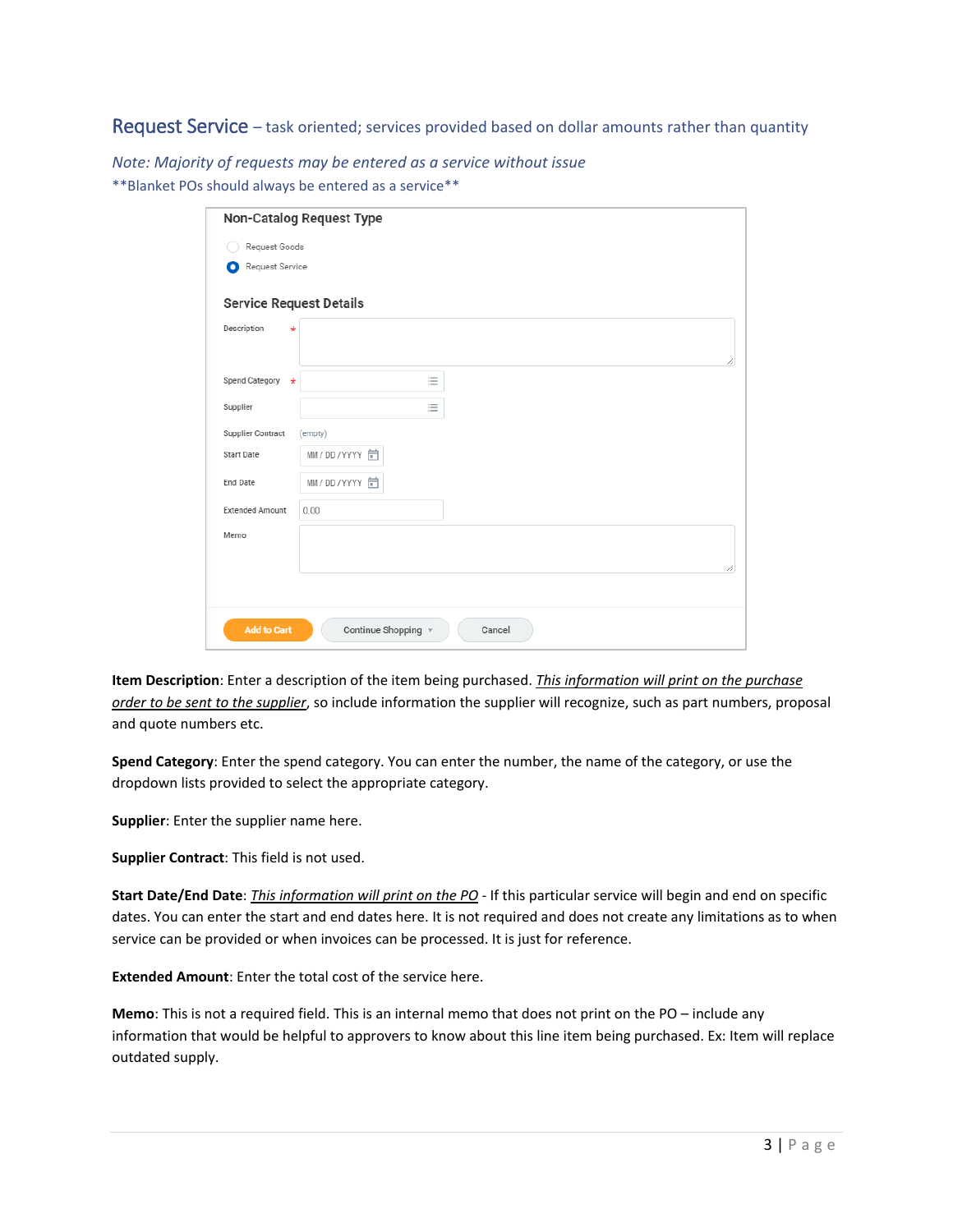#### Request Goods – when physical objects are purchased

*Note: Goods will need to be received in Workday by the requestor once delivered if entered as a goods request before an invoice is entered; for this reason, it is preferable for most requests to instead be entered as service requisitions*

|                              | Non-Catalog Request Type      |  |
|------------------------------|-------------------------------|--|
| Request Goods<br>Ω           |                               |  |
| Request Service              |                               |  |
| <b>Goods Request Details</b> |                               |  |
| Item Description             | $^\star$                      |  |
| Supplier Item Identifier     |                               |  |
| Spend Category               | 三<br>$\star$                  |  |
| Supplier                     | 三                             |  |
| Supplier Contract            | (empty)                       |  |
| Quantity                     | $\circ$<br>$\star$            |  |
| Unit Cost                    | 0.00                          |  |
| Unit of Measure              | select one<br>$\star$<br>÷.   |  |
| <b>Extended Amount</b>       | 0.00                          |  |
| Memo                         |                               |  |
|                              |                               |  |
|                              |                               |  |
|                              |                               |  |
| <b>Add to Cart</b>           | Continue Shopping v<br>Cancel |  |

**Item Description**: Enter a description of the item being purchased. *This information will print on the purchase order to be sent to the supplier*, so include information the supplier will recognize, such as part numbers, proposal and quote numbers etc.

**Spend Category**: Enter the spend category/object code. You can enter the number, the name of the category, or use the dropdown lists provided to select the appropriate category.

**Supplier**: Enter the supplier name here.

**Supplier Contract:** This field is not used.

**Quantity**: Enter the how many of this item is being purchased (Ex: Enter 3 for purchasing 3 boxes of widgets)

**Unit Cost**: Enter the unit cost for each item (Ex: Enter 10.00 if the widgets are \$10 per box)

**Unit of Measure**: Select the appropriate unit of measure from the dropdown list. (Ex: Box)

**Extended Amount:** This field auto calculates based on the quantities and unit costs entered.

**Memo**: This is not a required field. This is an internal memo that does not print on the PO – include any information that would be helpful to approvers to know about this line item being purchased. Ex: Item will replace outdated supply.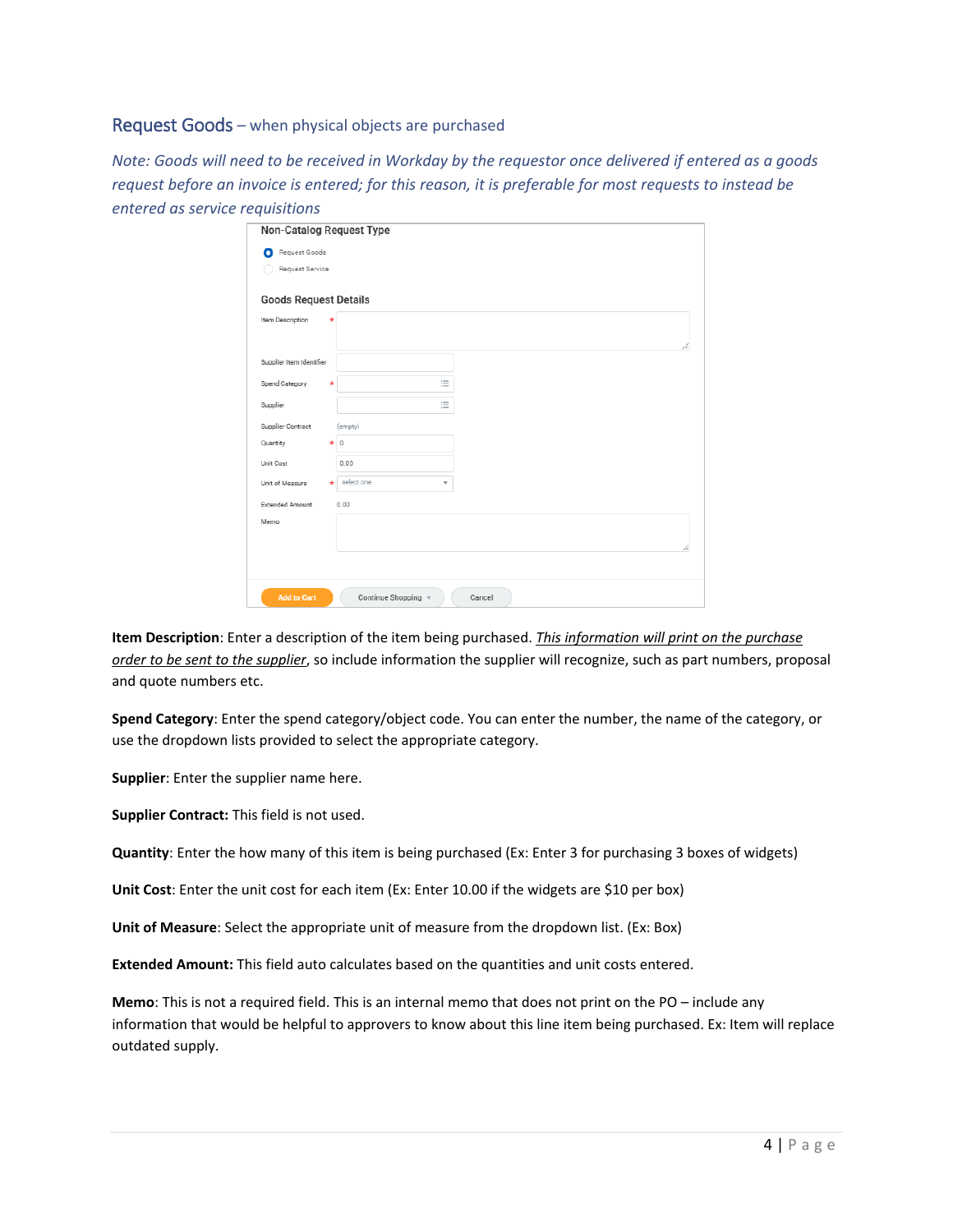- 8. Once determined whether you are creating a goods or services requisition; fill in the fields accordingly as described in step 7. Click "Add to Cart" to add the entered information as one line to the purchase order. You will receive a pop-up notice that the item was successfully added to the cart.
- 9. The page will now be blank for you to add another line item to the requisition, if needed. Continue filling out the form and clicking "Add to Cart" until all desired lines have been added to the requisition for this order.
- 10. Click the shopping cart icon on the top right at any time for a brief review of the line items currently your cart.

Once all the desired lines have been added, click the shopping cart icon then select "Checkout".



11. The Checkout screen is the final screen before submitting the requisition into the approval process and is separated into five dropdown sections.

## *Shipping Address*

| $\vee$ Shipping Address |                                                                            |  |  |  |
|-------------------------|----------------------------------------------------------------------------|--|--|--|
| Deliver-To              | Main Campus > Main College Bldg. - Main Campus > Main College Bldg. - W207 |  |  |  |
| Ship-To Address         | 300 The Fenway<br>Boston, MA 02115-5898<br>United States of America        |  |  |  |

The Shipping Address in most cases will default to 300 the Fenway and should be left alone. However, if needed, the address can be changed at this time by clicking the "…" at the bottom of the page and selecting "Edit Address".

| Submitted by      | Anastasia Thrush                           |                                  |
|-------------------|--------------------------------------------|----------------------------------|
| Memo to Suppliers |                                            |                                  |
|                   |                                            | <b>Edit Requisition Defaults</b> |
|                   |                                            | <b>Edit Address</b>              |
| Internal Memo     |                                            | Cancel                           |
| <b>Submit</b>     | Save for Later<br><b>Continue Shopping</b> | 0.0.0                            |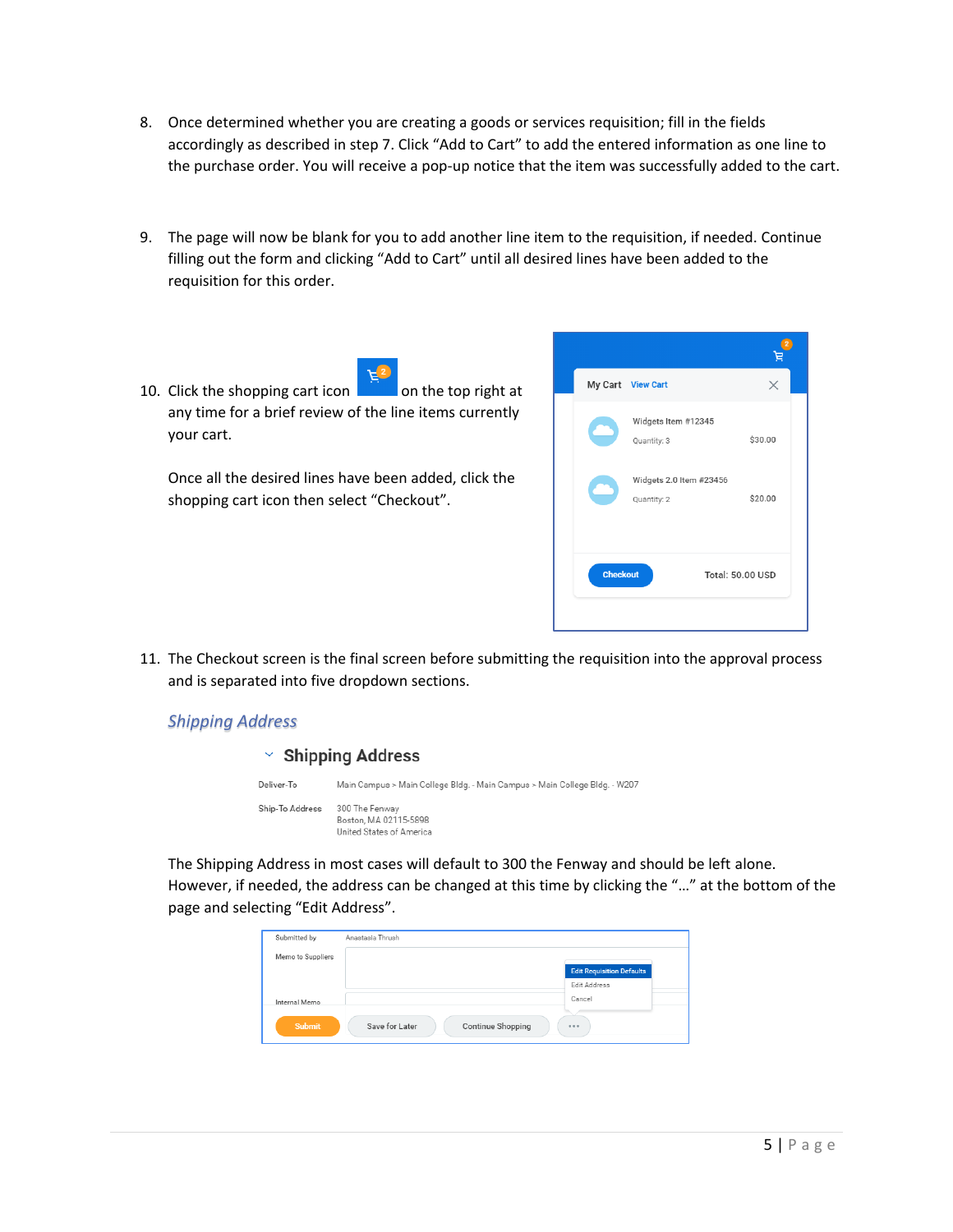#### *Requisition Information*

| 03/24/2020 同<br>Request Date<br>$\star$<br>$\overline{\phantom{a}}$<br>Currency<br>$\times$ USD $\cdots$<br>$\ast$<br>$:=$ |
|----------------------------------------------------------------------------------------------------------------------------|
|                                                                                                                            |
|                                                                                                                            |
| $\overline{\phantom{a}}$<br>Requisition Type<br>X Standard Purchase Orders<br>≔                                            |
| <b>High Priority</b>                                                                                                       |
| $\overline{\phantom{a}}$<br>Sourcing Buyer<br>≔                                                                            |
| Submitted by<br>Anastasia Thrush                                                                                           |
| Memo to Suppliers                                                                                                          |
|                                                                                                                            |
| Internal Memo                                                                                                              |
|                                                                                                                            |

**Request Date:** Auto fills to today's date – do not change.

**Currency:** Auto populates – do not change.

**Requisition Type:** This will auto fill based on your selection at the beginning of the process. You can change the type here if needed.

**Sourcing Buyer:** Do not use this field.

**High Priority:** Check the box to label a requisition high priority (Note: This does not change how the requisition will be processed in any way).

**Memo to Suppliers:** *This memo prints on the purchase order* – include information you need the supplier to know such as special requests (ie: ship complete or no substitutions) or who to contact should they have questions about the order.

**Internal Memo:** This memo relates to the entire order and should be used to give any additional information to approvers and/or the Purchasing department. Ex: "Please send PO to supplier" or "PO does not need to be sent to supplier"

NOTE: Suppliers that have an email address on file will receive POs via email and you as the requester will be cc'd. If you require a paper copy mailed to the supplier or do NOT want the PO sent out, please indicate this in the internal memo field

**TIP:** At any point during the Checkout portion of the process, you can select "Save for Later" at the bottom of the screen to save your process and continue the requisition at a later time. To return to your requisition, to to "My Requisitions" from the Workday home screen, and the requisition will appear as a Draft to open and edit.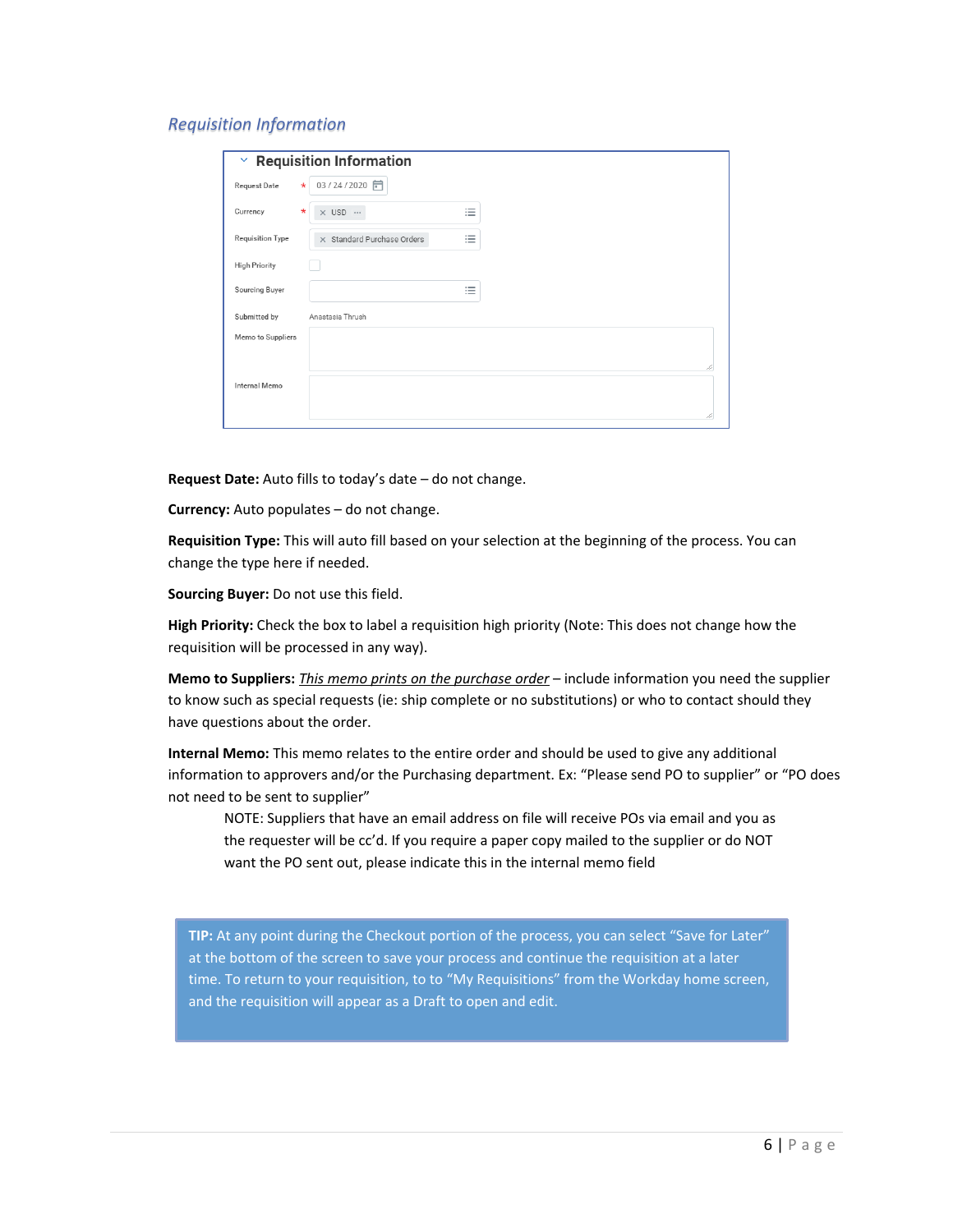# *Goods/Services*

Most importantly on this page, you will need to review and adjust the coding for each line of the requisition for accuracy and completion.

Click the for either Goods or Services (depending on the type of requisition you entered) then use the scroll bar to review each field.

| Goods<br>2 items |                                       |      |                         | $\square$ $\mathbf{L}^{\mathsf{T}}$                 |                          |  |
|------------------|---------------------------------------|------|-------------------------|-----------------------------------------------------|--------------------------|--|
| Œ                | Image                                 | Item | Item Description        | Supplier Item Identifier                            |                          |  |
| ⊝                |                                       | Item | Widgets Item #12345     |                                                     |                          |  |
| ⊝                |                                       | Item | Widgets 2.0 Item #23456 |                                                     |                          |  |
|                  |                                       |      |                         | Use scroll bar to review the entirety of each line. |                          |  |
|                  |                                       |      |                         | Þ.                                                  | $\overline{\phantom{a}}$ |  |
| $\mathbf{S}$     | <b>Services</b><br><b>Attachments</b> |      |                         |                                                     |                          |  |

For each line, review and verify the fields are entered but specifically review and edit as needed the following fields:

**Spend Category** – Verify the correct spend category/object code is entered for each line. You can enter the number, the name of the category, or use the dropdown lists provided to select the appropriate category.

**Supplier** – The name of the supplier of the order should be entered in this field for each line of the requisition

**Cost Center** – The cost center will auto fill with your department number or the number you entered when beginning the requisition. Edit now if needed.

**Fund** – DO NOT CHANGE THIS FIELD – This will autofill based on the cost center, project, or worktag entered.

**Program** – DO NOT CHANGE THIS FIELD – This will autofill based on the cost center, project, or worktag entered.

**Gift** – If directed, enter the gift number for each line. The Cost Center, Fund, and Program will autoadjust when a gift number is entered. Do not change these fields once the gift is updated.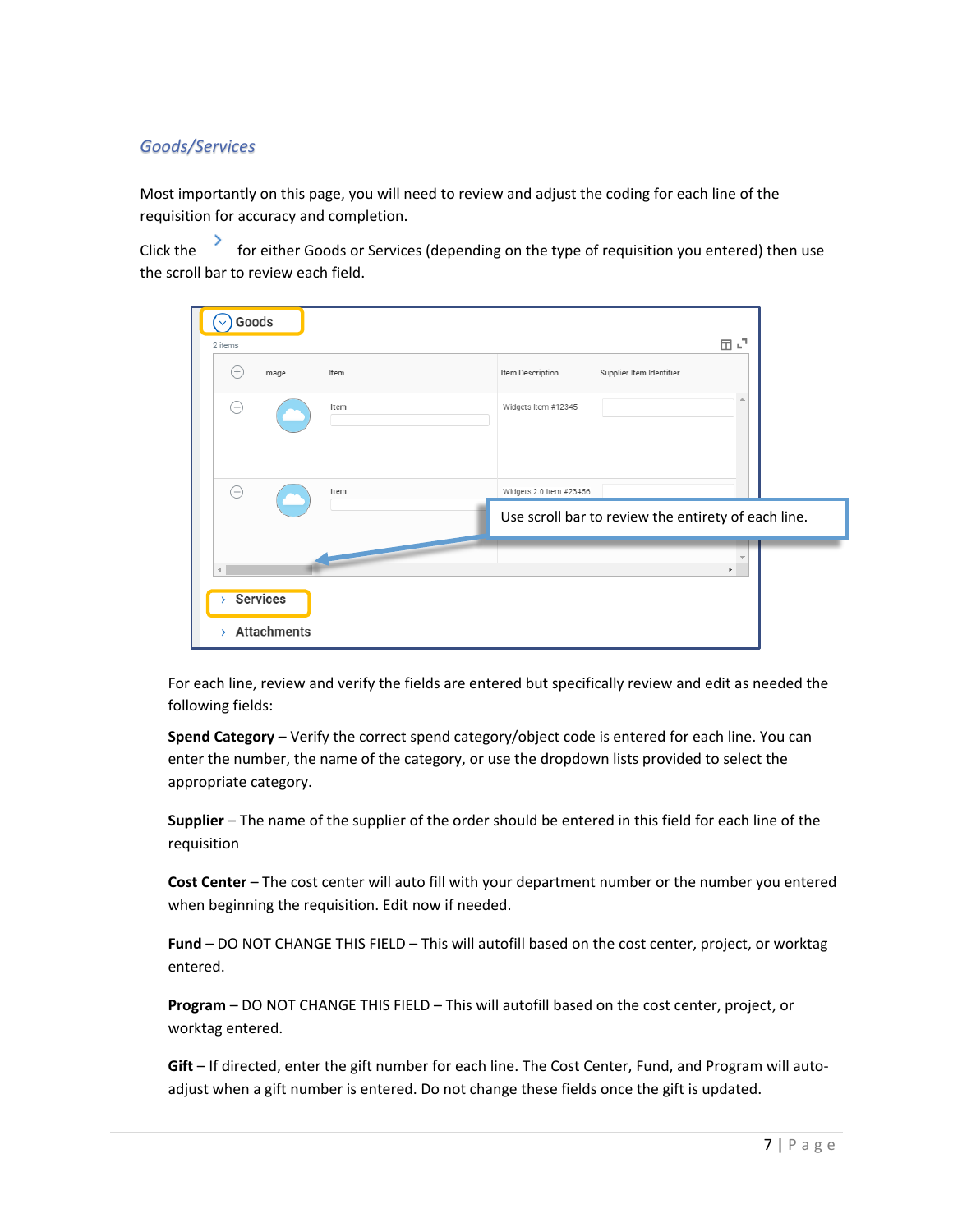**Project** – If directed, enter the project number for each line. The Cost Center, Fund, and Program will auto-adjust when a gift number is entered. Do not change these fields once the project is updated.

**Additional Worktags** - If directed, add an additional worktag. The Cost Center, Fund, and Program will auto-adjust when a number is entered. Do not change these fields once this is updated.

|         | *Cost Center       | *Fund         |                           |      |         |                                         |                                                 |
|---------|--------------------|---------------|---------------------------|------|---------|-----------------------------------------|-------------------------------------------------|
|         |                    |               | *Program                  | Gift | Project | Additional Worktags                     | Splits                                          |
| hd worn | 510550 Procurement | 111 Operating | 500 Institutional Support |      |         | Line of Business: LOB002<br>Traditional | $\left( \begin{array}{c} 0 \end{array} \right)$ |
|         | 510550 Procurement | 111 Operating | 500 Institutional Support |      |         | Line of Business: LOB002<br>Traditional | $\left( \begin{array}{c} 0 \end{array} \right)$ |

\*Fields not listed are not used and should be left blank or as is.

| NOTE: You can also add and remove requisition<br>lines at this time, if needed.           | Goods<br>2 items        |
|-------------------------------------------------------------------------------------------|-------------------------|
| You can add lines to the requisition by<br>clicking the "+" and filling in all the fields | ÷<br>Image<br>Item      |
| as directed on previous pages.                                                            | Item                    |
| You can also delete any line entered<br>here by clicking the "-"                          | Item<br>$\qquad \qquad$ |
|                                                                                           |                         |
|                                                                                           | Services                |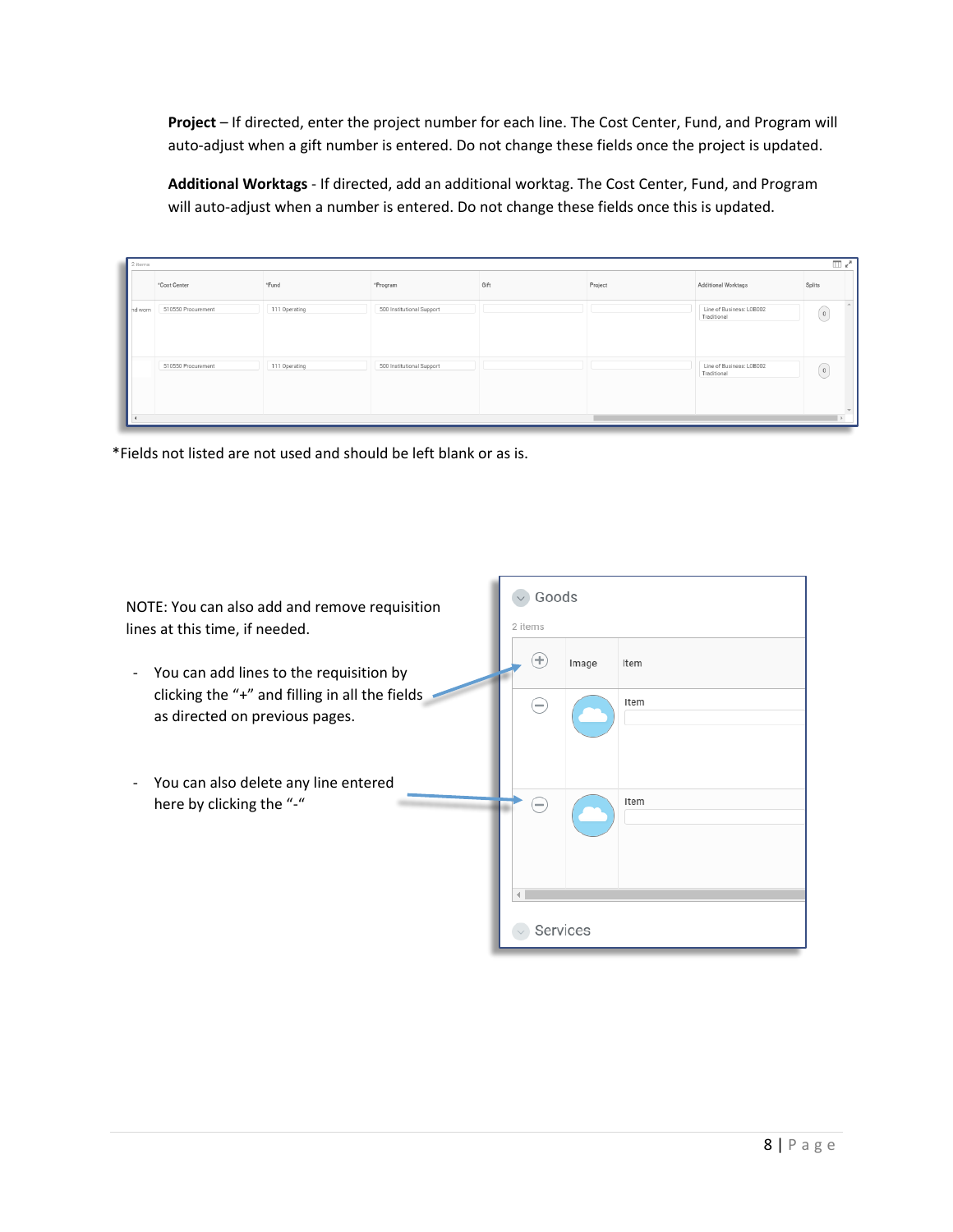# *Attachments*

| $\times$ Attachments |  |
|----------------------|--|
|                      |  |
| Drop files here      |  |
|                      |  |
| Select files         |  |
|                      |  |

- Attachments are required for any purchase over \$5,000, but are recommended for all purchases - Possible attachments include: quotes, proposals, rate sheets, contracts, sole source justifications, contract routing forms, etc.

Drag and drop files to attach or use the Select Files button to browse your computer for attachments.

| Summary of Bid Policy                                                                                   |                                 |                                                                 |                                              |  |  |  |
|---------------------------------------------------------------------------------------------------------|---------------------------------|-----------------------------------------------------------------|----------------------------------------------|--|--|--|
|                                                                                                         | Bid<br>Completed by:            | Bid<br>Verification                                             | Dollar Amount                                |  |  |  |
| No Quotes Required (but still<br>recommended)                                                           | Department                      | None                                                            | $<$ \$5,000                                  |  |  |  |
| Quotations/Bids recommended<br>by two (2) vendors in verbal, e-<br>mail, or in writing                  | Department                      | None                                                            | <b>Between</b><br>$$5,000$ and<br>\$25,000   |  |  |  |
| Quotations required by 3 vendors<br>in writing, unless sole source or<br>buying group contract.         | Department                      | <b>Bid</b><br>Summary<br>to be<br>submitted<br>to<br>Purchasing | <b>Between</b><br>$$25,001$ and<br>\$100,000 |  |  |  |
| Quotations required by three (3)<br>vendors in writing, unless sole<br>source or buying group contract. | Department<br>and<br>Purchasing | Purchasing<br>to maintain                                       | Over \$100,000                               |  |  |  |

12. Once all the coding has been entered and information has been verified, click "Submit".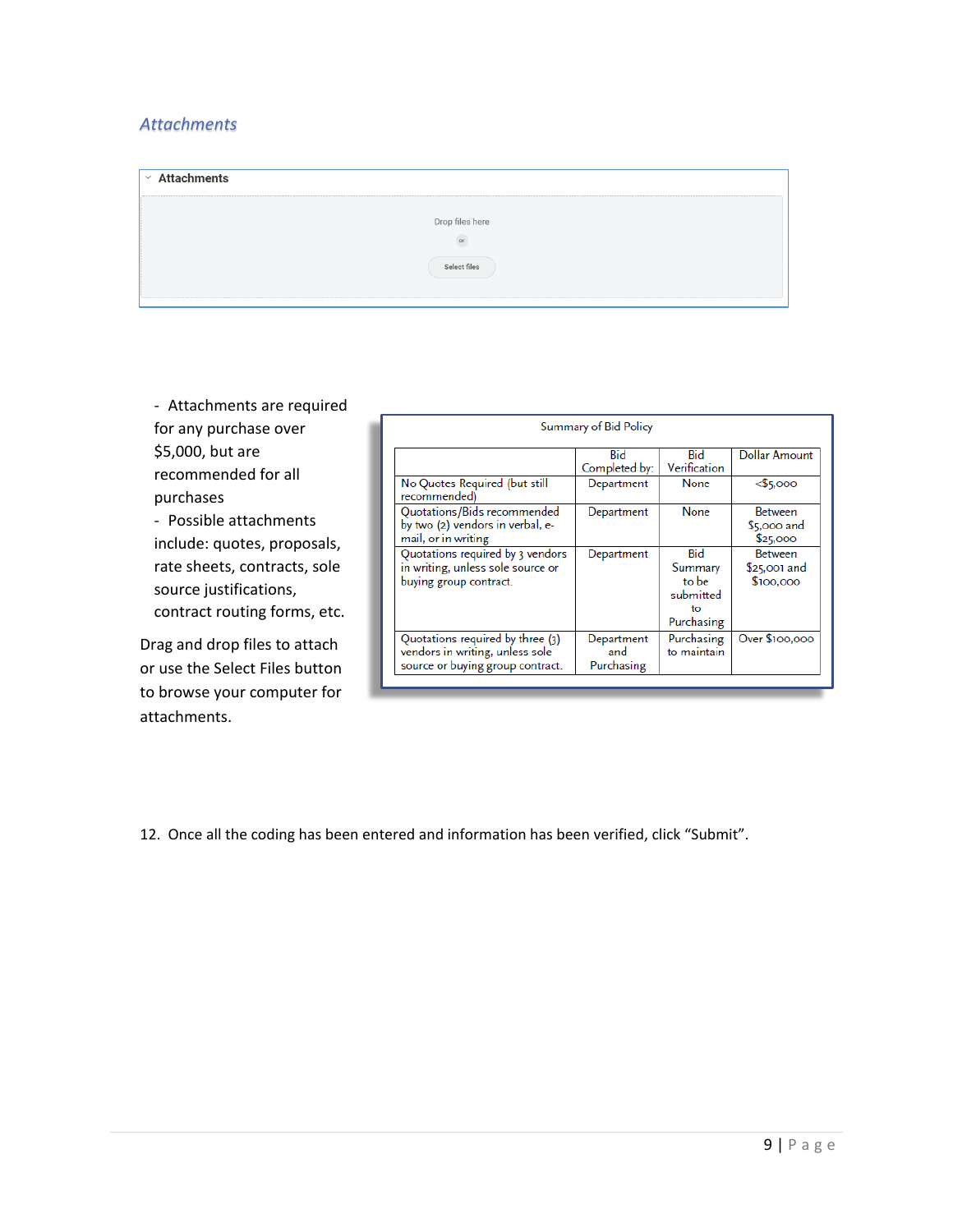### Budget Check Review

After clicking submit, your requisition will immediately go through a budget check. You will want to verify your requisition has passed the budget check by following these steps:

1. Click the Workday symbol  $\overline{w}$  to go the home page, then click "My Requisitions"



2. Your recently created requisitions will appear here. The most recent requisition will be the first listed.

| $\leftarrow$ My Requisitions |            |                                                                                              |                                                         |                 |  |
|------------------------------|------------|----------------------------------------------------------------------------------------------|---------------------------------------------------------|-----------------|--|
|                              |            |                                                                                              |                                                         |                 |  |
| Requisition                  | Date       | Memo to Suppliers                                                                            | Internal Memo                                           | <b>Status</b>   |  |
| PR-0002448                   | 08/20/2018 | Please contact John Smith at (555) 555-<br>5555 with any questions concerning this<br>order. | Please send this<br>purchase order to the<br>supplier.  | In.<br>Progress |  |
| PR-0001936                   | 05/25/2018 | Contact: Joan Martinez-Cuerva 617-521-<br>2282 24 hours prior to delivery                    |                                                         | Closed          |  |
| PR-0001418                   | 02/23/2018 | Please contact Matthew Berens at 617-<br>521-2148 with questions                             | Email PO and quote to<br>Matthew, Rose and<br>Supplier  | Closed          |  |
| PR-0001415                   | 02/23/2018 | Please contact Matthew Berens with any<br>questions at (617) 521-2148                        | Email PO and quote to<br>Matthew, Rose, and<br>supplier | Closed          |  |
| PR-0001416                   | 02/23/2018 | Please contact Matthew Berens at (617)<br>521-2148 with any questions                        | Email PO and quote to<br>supplier, Matthew and<br>Rose  | Closed          |  |
| View More Details            |            |                                                                                              |                                                         |                 |  |
|                              |            |                                                                                              |                                                         |                 |  |